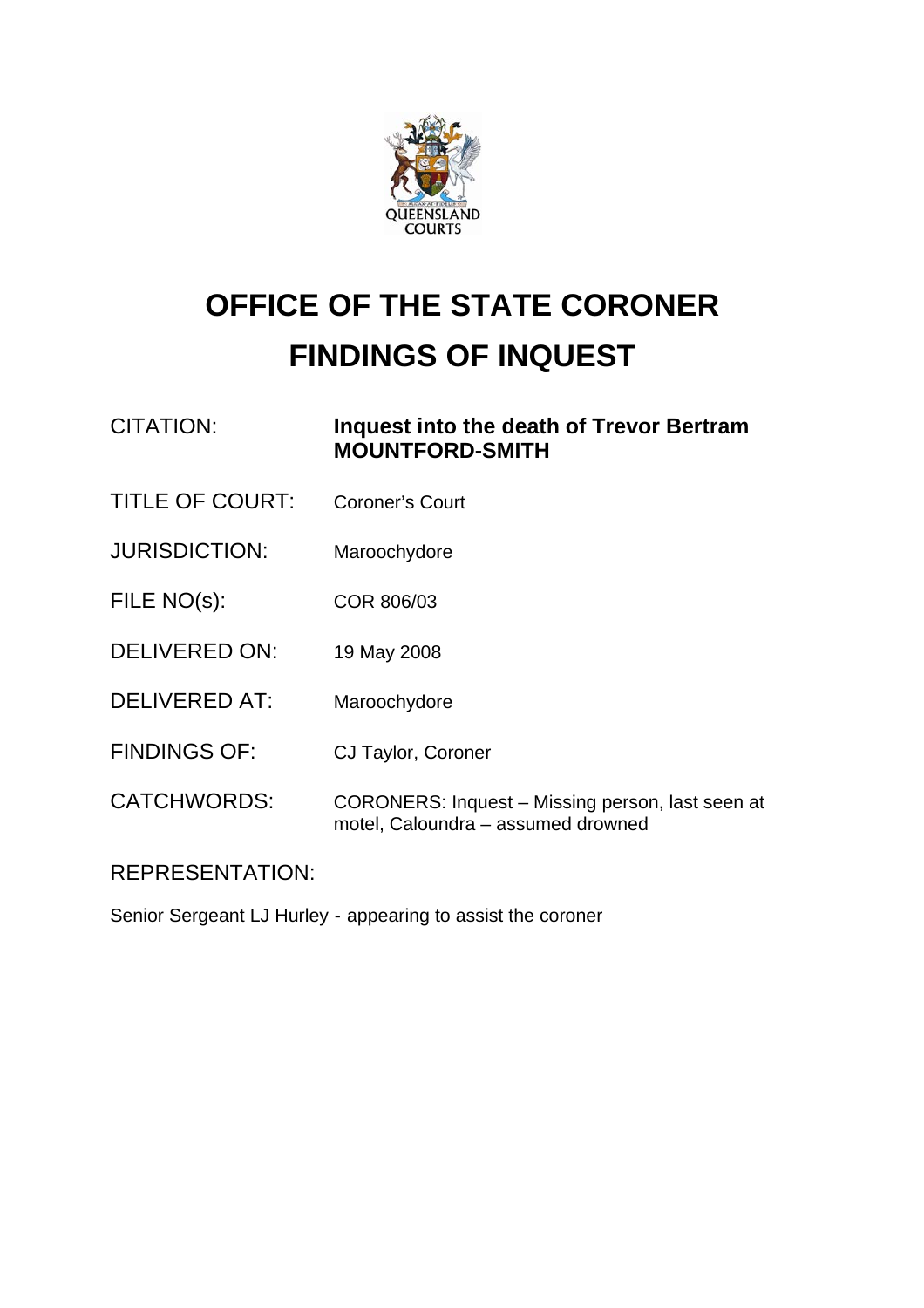## CORONERS COURT

C J TAYLOR, Coroner

COR-00000806/0

IN THE MATTER OF AN INQUEST INTO THE CAUSE AND CIRCUMSTANCES SURROUNDING THE DEATH OF TREVOR BERTRAM MOUNTFORD-SMITH

MAROOCHYDORE

..DATE 19/05/2008

FINDINGS

**20** 

**10** 

**1**

**30** 

**40**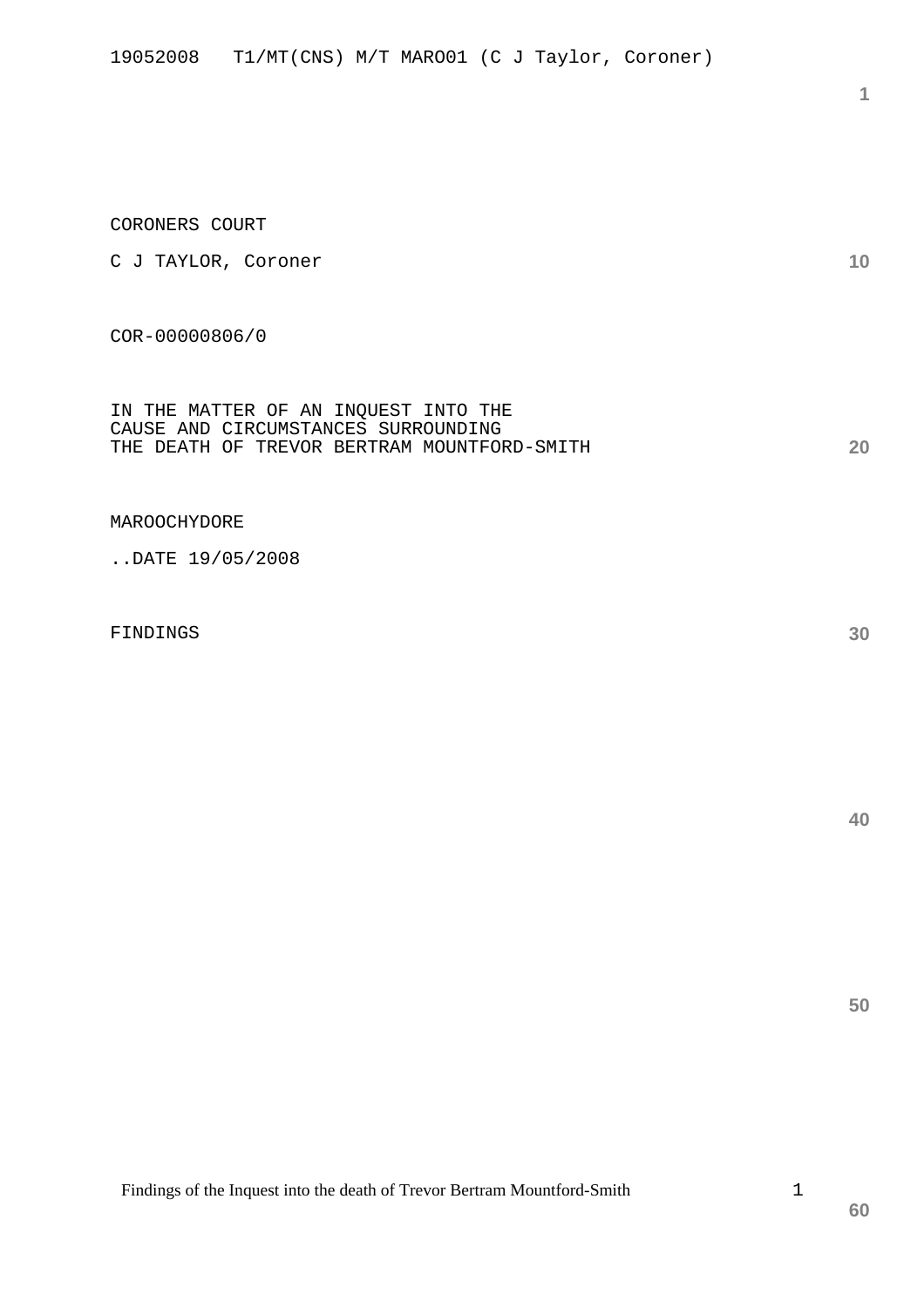19052008 T1/MT(CNS) M/T MARO01 (C J Taylor, Coroner) **1** CORONER: Now, I call on this matter of the suspected death of Trevor Bertram Mountford-Smith. Could you announce your appearance for the record please, Senior, as the officer assisting. Thank you.

SNR SGT HURLEY: Thank you, your Honour. My name is Hurley, initials L J, senior sergeant of police. I appear to assist your Honour in the position of Coroner.

CORONER: Now, as previously arranged I intend to deliver my findings in relation to the suspected death of one Trevor Bertram Mountford-Smith, but before doing so I wish to place on record my apologies for the lateness of the delivery of the findings due to inadvertence.

But in any event, I'll move on to say that in accordance with section 45 subsection (1) and (2) of the Coroners Act 2003 and on the evidence before me I firstly find that Trevor Bertram Mountford-Smith is deceased, and secondly, I further find as follows:

(a) that the name of the deceased person be Trevor Bertram Mountford-Smith;

(b) that the deceased person has likely died as a result of he having gone swimming and getting into such difficulty due to his chronic fatigue syndrome that he has accidentally or otherwise drowned and in consequence, his body has been dragged out to sea by the strong tidal current;

Findings of the Inquest into the death of Trevor Bertram Mountford-Smith 2

**30** 

**20** 

**10** 

**40**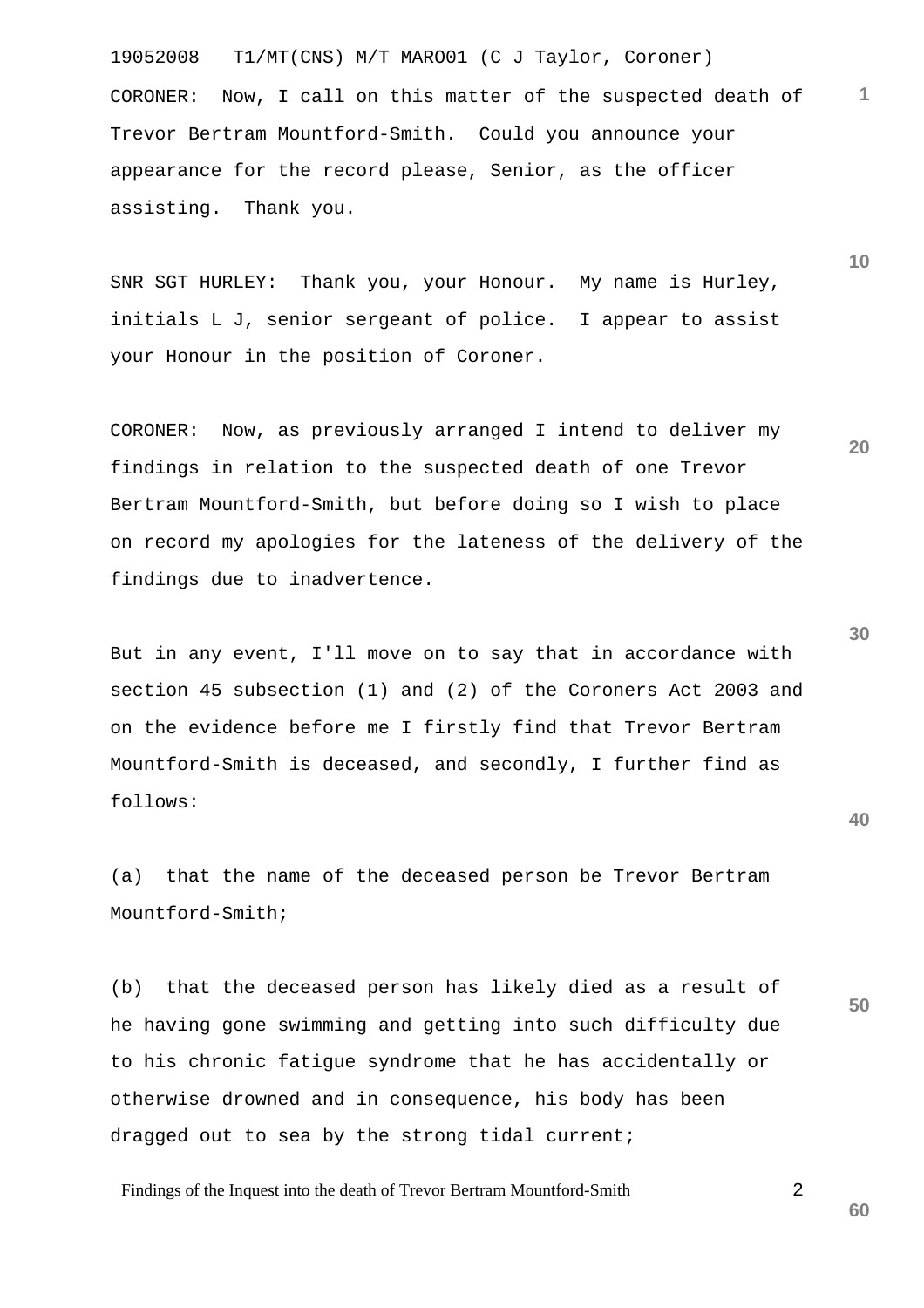(c) that the deceased person died between 3.30 p.m. and 6 p.m. on the 27th day of March 2003;

(d) that the deceased person died in Plimpton Passage at Caloundra; and

(e) that the presumed cause of death be drowning.

**20 30**  It must be said by way of background that the deceased at the time of his disappearance was aged 58 years and was employed by the Australian Radiation Protection and Nuclear Safety Agency as a nuclear engineer, and more particularly, as a highly respected and regarded senior assessment engineer having worked in that field both in Australia and overseas for some 30 years.

The deceased person was initially married to one Frances Althea Brickhill on the 17th of July 1969 at Sydney, but the marriage ended in divorce a number of years later. However, the deceased person subsequently entered into a long term homosexual partnership with Antonio Franklin Alencar in the State of New South Wales, and that relationship continued up to the date of the disappearance of the deceased.

In 1985 the deceased with diagnosed as having an HIV infection which necessitated his being placed under the care and treatment of Dr Virginia Furner, a HIV specialist attached to the Albion Street Centre at Surry Hills, New South Wales.

Findings of the Inquest into the death of Trevor Bertram Mountford-Smith 3

**1**

**10** 

**40** 

**50**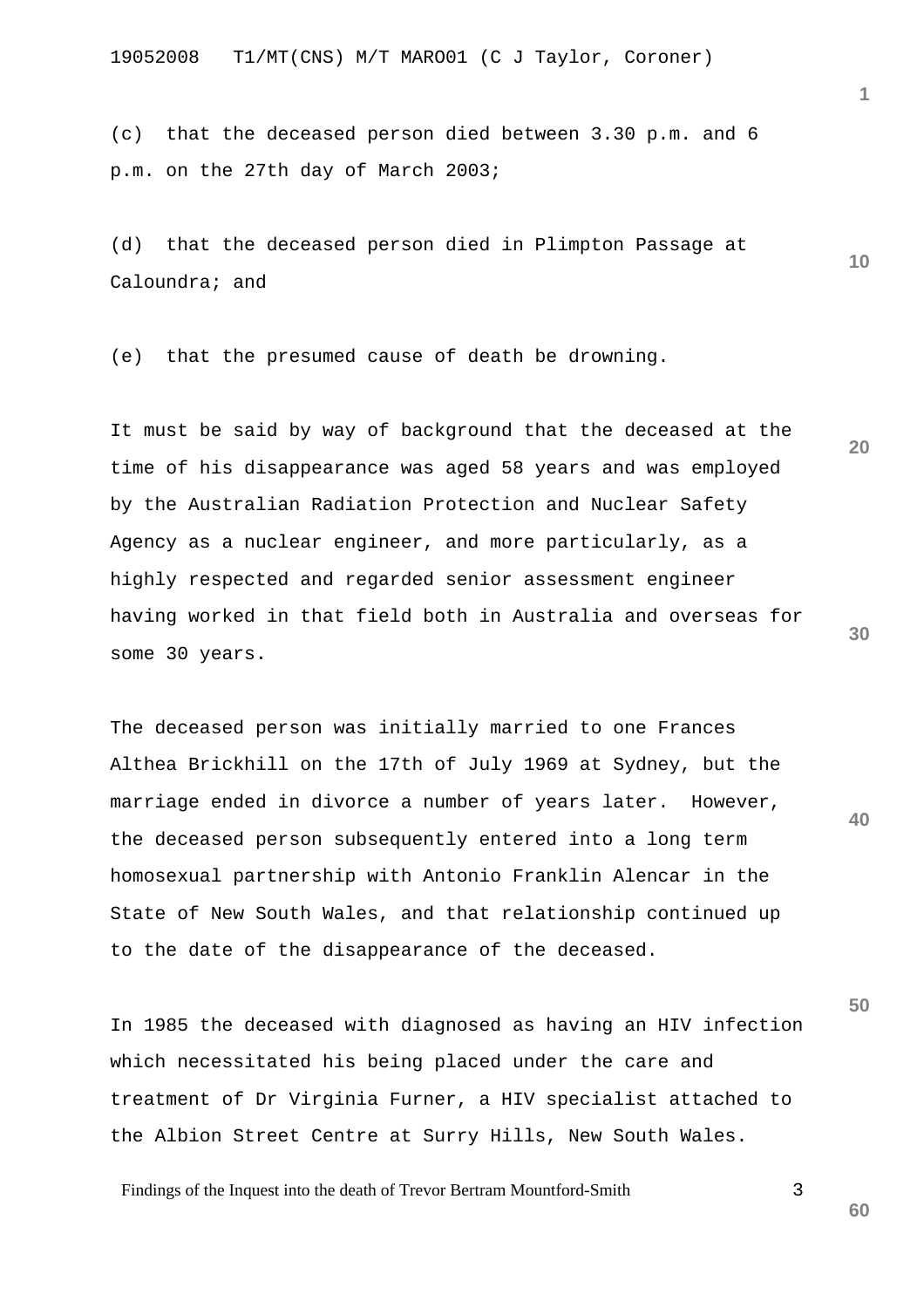Dr Furner formed the opinion that over the subsequent years the deceased adjusted very well to his diagnosis to the extent that he was able to lead a normal reasonably healthy lifestyle and did not require counselling in relation to his condition.

However, in November 2002 the deceased complained of intractable fatigue and excess daytime sleepiness which had increased over the preceding 6 months. In February 2003 the deceased made further complaint to Dr Furner that he was experiencing significant short term memory loss.

In consequence, the deceased underwent formal neuropsychological testing on the 5th of March 2003, the result of which revealed significant impairment of his cognitive performance, particularly affecting his speed of information processing and retrieval from memory.

**40**  On the 25th day of March 2003 the deceased flew via Qantas directly from Sydney to Maroochydore and was collected at the airport at approximately 4 p.m. by a member of the gay community who was also his non-sexual friend of some 5 years standing, Dennis James Inglis.

Mr Inglis drove the deceased to the WorldMark Resort, 75 The Esplanade, Golden Beach, Caloundra, Queensland where the deceased booked into a one bedroom unit, being room number 702, to commence his 3 day holiday with a check out time of 10 a.m. on the 28th day of March 2003.

Findings of the Inquest into the death of Trevor Bertram Mountford-Smith 4

**1**

**10** 

**20** 

**50**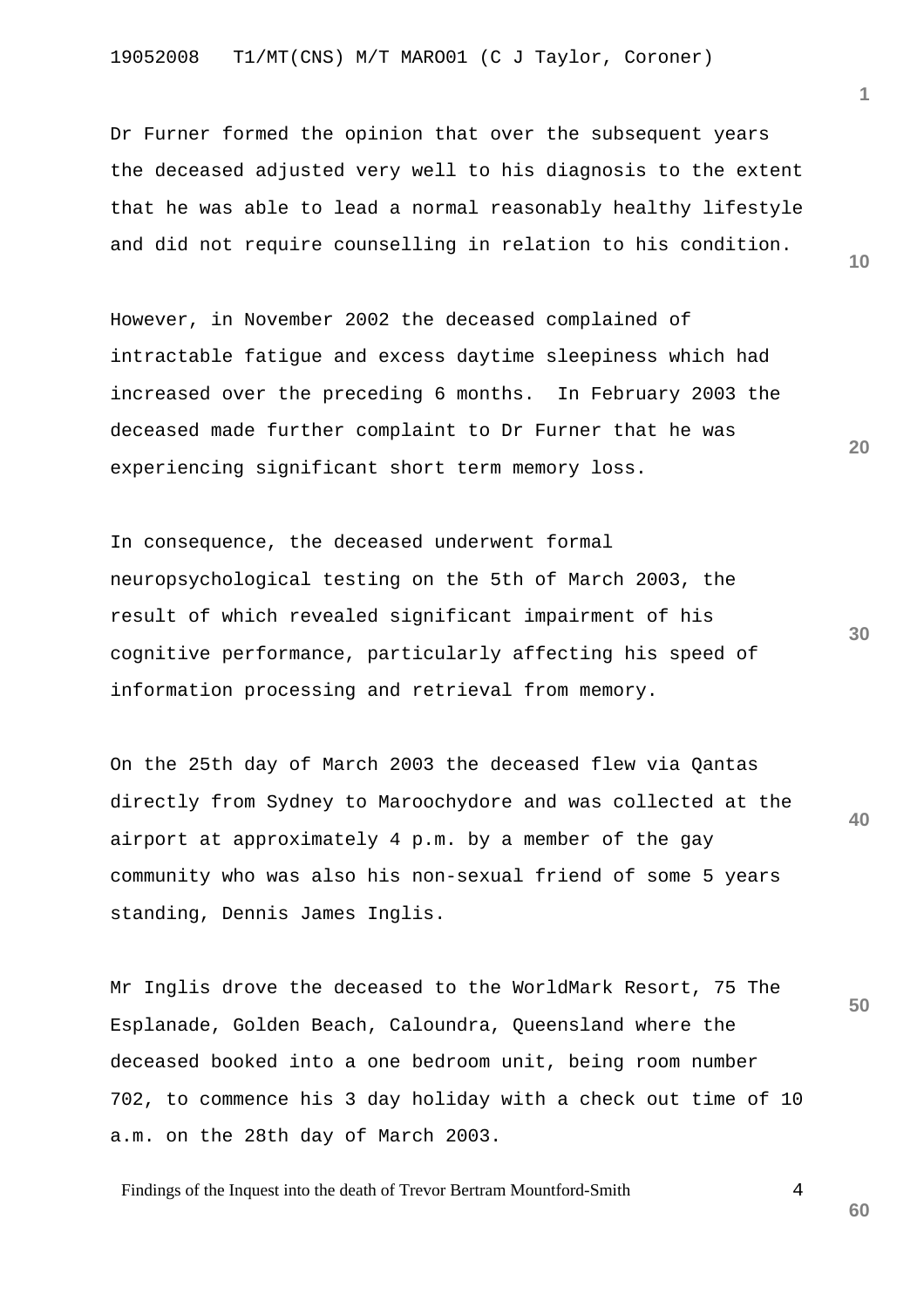After booking in both the deceased and Mr Inglis went for a walk and purchased a meal, and during this time the deceased stated to Mr Inglis that he was suffering from chronic fatigue syndrome and was having trouble with his memory.

And Mr Inglis also witnessed the deceased for no obvious reason trip over on the footpath on the way back to the resort, whereupon the deceased informed him that he had fallen the previous day and cut his finger.

The deceased had then informed Mr Inglis that he was feeling pretty tired. Thus he parted with the deceased in what he thought was the foyer area of the resort after making arrangements to collect him on the following morning, and then has proceeded to drive to his own residence situated at 208 Kinmond Creek Road at Cootharaba.

**40**  At approximately 9.30 a.m. on the 26th day of March 2003 Mr Inglis collected the deceased as arranged, whereupon he drove the somewhat depressed deceased to his residence via the coastal route, and en route the deceased subsequently purchased fuel for Mr Inglis' motor vehicle at the BP utilising is American Express card.

The deceased has then stayed the night at Mr Inglis' residence and on the following morning, that is the 27th of March 2003, at approximately 10 a.m. the deceased, Mr Inglis and 3 of his female friends partook of morning tea and thereafter, at

Findings of the Inquest into the death of Trevor Bertram Mountford-Smith 5

**1**

**10** 

**20**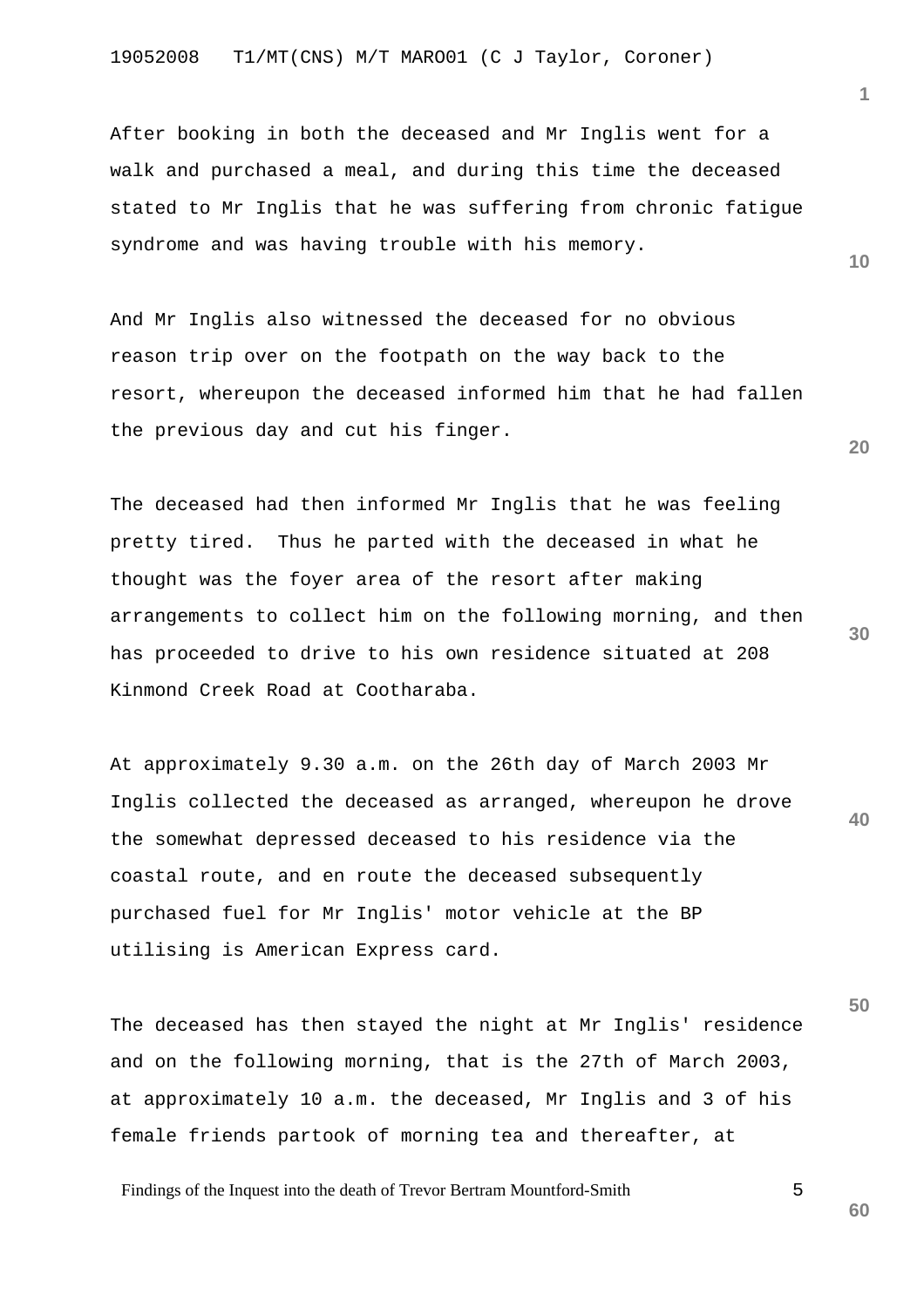19052008 T1/MT(CNS) M/T MARO01 (C J Taylor, Coroner) approximately 12 midday, Mr Inglis has driven the deceased back to his Caloundra unit via a slight scenic detour and at this stage the deceased continued to be disinterested and depressed.

Once at the unit the deceased and Mr Inglis engaged in general conversation during the course of which he's consumed a glass of wine, and at approximately 3.30 p.m. Mr Inglis departed for his residence via Marcus Beach and he has not seen the deceased since.

Qantas records indicated that the deceased was due to fly from Maroochydore to Sydney on flight number QF551 scheduled to depart at 5.40 p.m. on the 28th of March 2003. However, the deceased did not travel on that relevant flight.

**40**  At approximately 12 midday on the 29th of March 2003 Caloundra police were contacted by the assistant resort manager, Christopher Ralph Dan in consequence of information that he had received from the resort's cleaning supervisor on the 28th of March 2003 that the deceased had not checked out of his room as scheduled, which was not necessarily an unusual occurrence within the hotel industry.

Mr Dan had previously inspected the relevant room on the 28th of March 2003 and again at approximately 10 a.m. on the 29th of March 2003, and observed that the deceased's personal belongings were still in the room and remained unpacked.

Findings of the Inquest into the death of Trevor Bertram Mountford-Smith 6

**10** 

**1**

**20** 

**30** 

**50**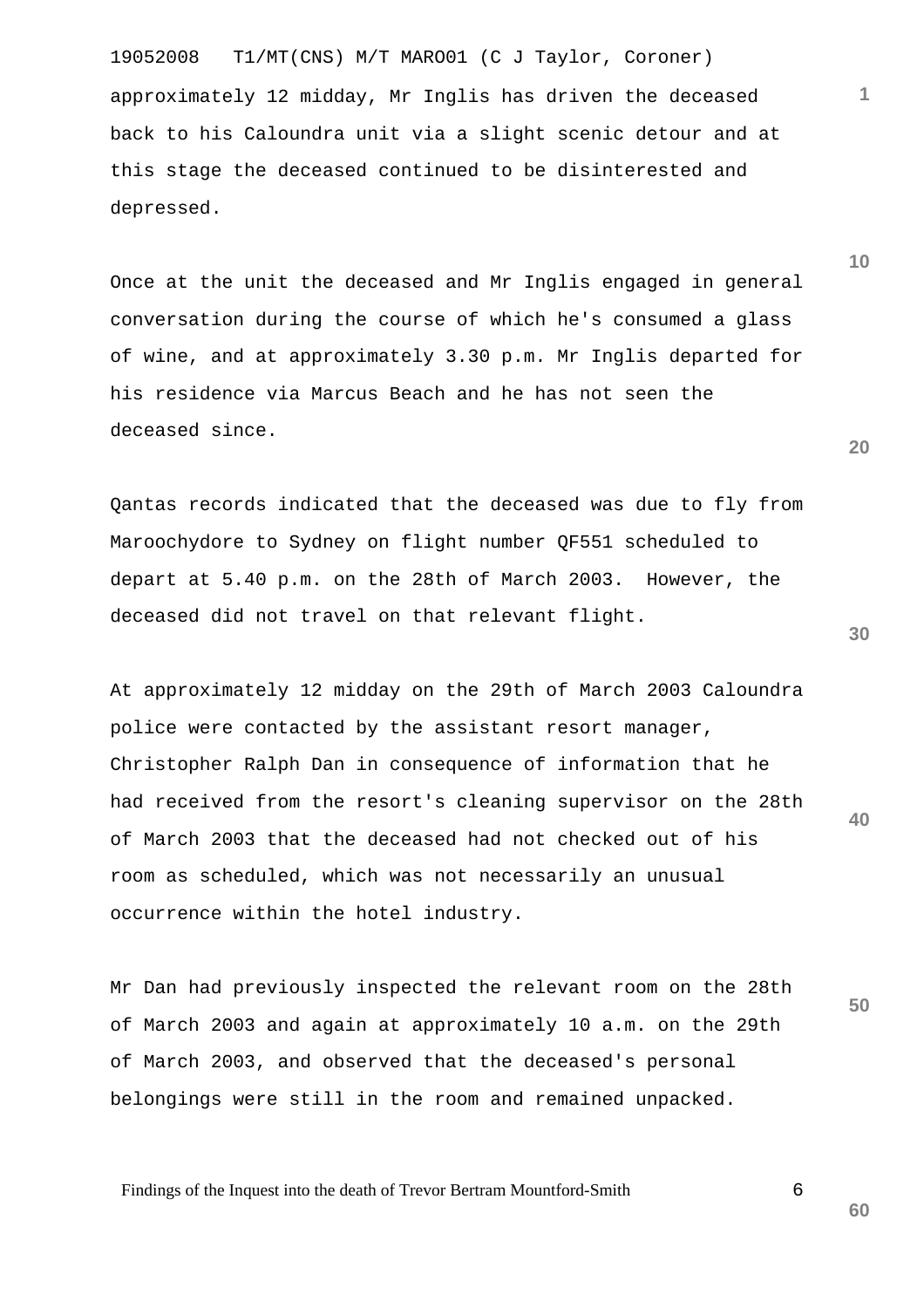19052008 T1/MT(CNS) M/T MARO01 (C J Taylor, Coroner) In the result, at approximately 12.25 p.m. Constable Pipia, the first response officer, attended upon the relevant room and accompanied Mr Dan and another police officer, Constable Peter McNamara, and found the room had been left messy with property including clothing, paperwork such as tourist pamphlets and magazines.

The clock radio was on. The balcony door was open. The bed had not been made and there were travel bags on the floor and couch. The officer located a wallet on the kitchen bench which contained Qantas airline tickets in the name of the deceased and Ellen Jarvesalu and bankcards belonging to the deceased as well as a book containing the name and phone number of a friend at Noosa and other relatives and friends in Sydney.

At this time the officer formed the opinion that there was no evidence to suggest that the deceased had met with foul play. Nonetheless, after further initial investigations Constable Pipia entered the deceased as a missing person on to the Queensland Police Service system, message 557CLDS03.

On the 13th of March 2003 Detective Sergeant MacLean of the Sunshine Coast Criminal Investigation Branch was assigned the task of principal investigating officer in relation to the disappearance of the deceased being listed as missing person number 61393.

Findings of the Inquest into the death of Trevor Bertram Mountford-Smith 7

**20** 

**10** 

**1**

**30** 

**40** 

**50**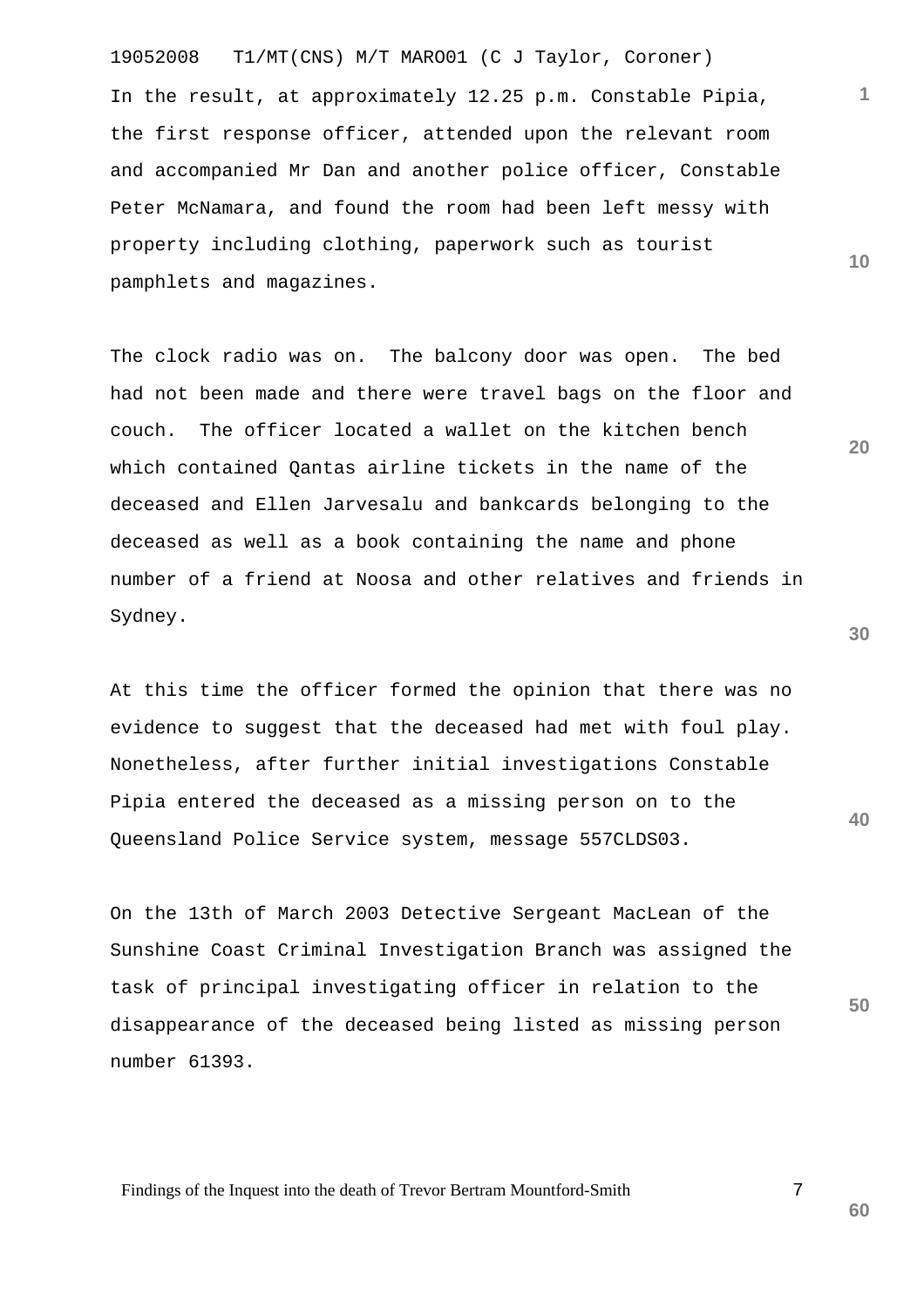19052008 T1/MT(CNS) M/T MARO01 (C J Taylor, Coroner) Detective Sergeant MacLean thereafter conducted extensive and detailed inquiries through Exhibit 15. However, there has been no further sightings of the deceased or any indication that he is alive since he was last seen by Mr Inglis at 3.30 p.m. on the 27th of March 2003.

On the 1st day of November 2004 probate of the last will and testament of the deceased was granted in the Supreme Court of New South Wales at Sydney on the presumption that the deceased died on or about the 27th of March 2003.

**30 40**  Based upon thorough investigations that he conducted Detective MacLean concluded that the most likely outcome or scenario surrounding the disappearance of the deceased, there being no evidence to suggest that the deceased met with foul play or staged his own disappearance or committed suicide, was that the deceased was an avid swimmer and liked the beach, and that he'd gone for a swim in Plimpton Passage and got into difficulty due to his chronic fatigue syndrome and drowned between 3.30 p.m. to 6 p.m. on the 27th of March 2003, and his body has thence been dragged out to sea by the strong tidal current.

**50** 

**1**

**10** 

**20** 

Findings of the Inquest into the death of Trevor Bertram Mountford-Smith 8